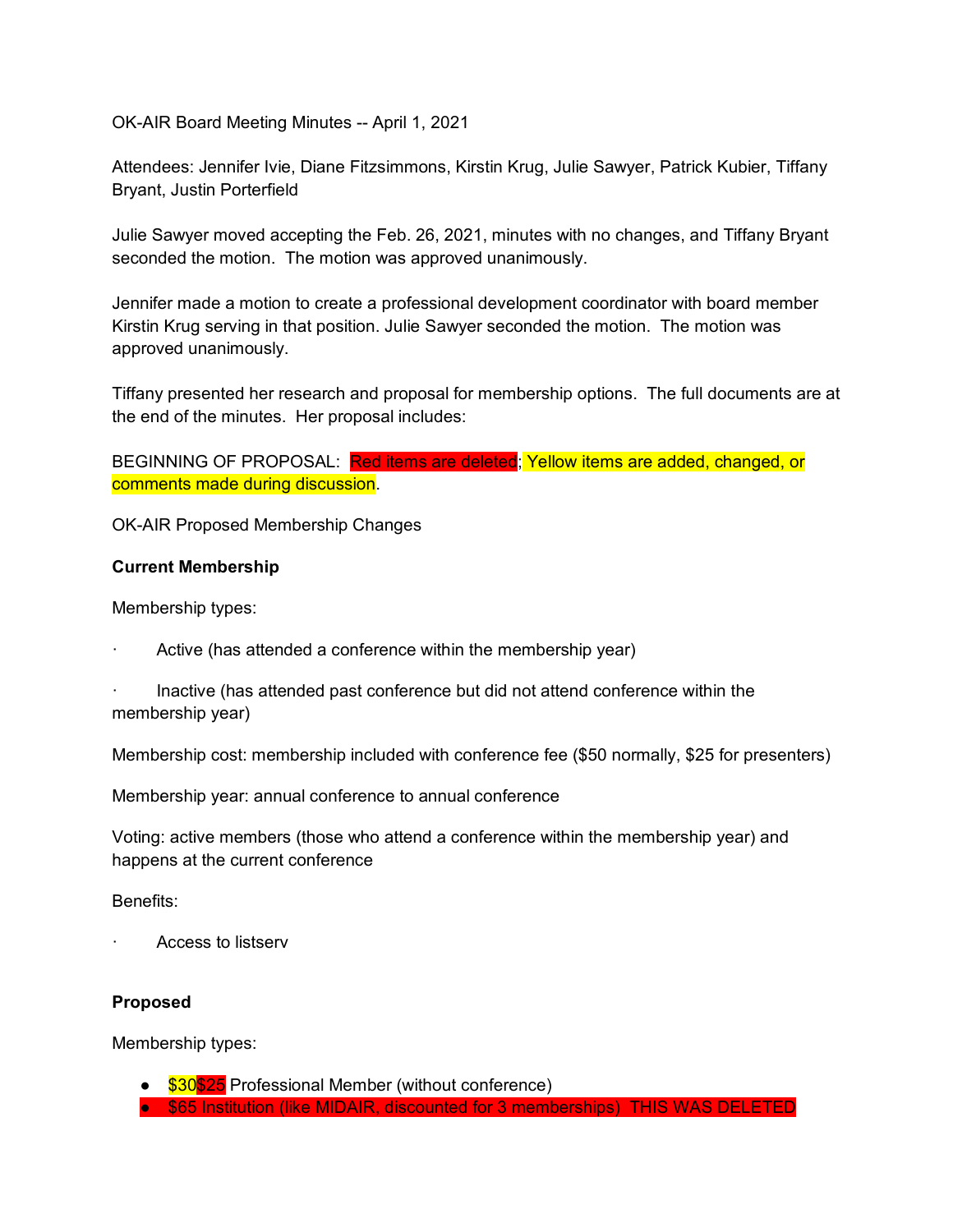- \$15\$10 Student Member (non-voting) (without conference)
- Emeritus Member (fees waived, non-voting, still needs to pay for conference)

Membership cost: continue to include with conference fee AND allow memberships to be paid for separately from conference registration.

Conference fee: \$50 for individual OR \$30 \$25 for presenter, membership included. THIS WILL BE AMENDED TO CLARIFY THAT CONFERENCE FEES INCLUDE MEMBERSHIP; HOWEVER, A LOWER MEMBERSHIP FEE WILL BE AVAILABLE THAT WILL NOT INCLUDE BEING ABLE TO ATTEND THE CONFERENCE.

Membership TERMyear:either 12 months from joining OR set period (e.g. September 1 – August 31) BOARD DIFFERED ON HAVING A SPECIFIED TIME PERIOD FOR THE MEMBERSHIP YEAR/TERM. BUT TYING MEMBERSHIP FEES TO CONFERENCE REGISTRATION FEES MIGHT MAKE IT COMPLICATED TO SPECIFY A TIME PERIOD BECAUSE THE CONFERENCE DATES CAN VARY. JUSTIN POINTED OUT THE PROFESSIONAL DEVELOPMENT MATERIAL MIGHT BE ARCHIVED, WHICH WOULD ALLOW MEMBERS WHO JOINED LATER IN THE YEAR TO HAVE ACCESS SO THAT THEY CAN RECEIVE BENEFITS FROM THE TIME PERIOD FROM THE MEMBERSHIP YEAR PRIOR TO THE DATE OF ACTUAL JOINING.

JENNIFER MOVED TO TABLE THE DECISION AS TO THE LENGTH OF MEMBERSHIP AND ASKED A SUB-COMMITTEE OF SUSANNAH, TIFFANY, AND PATRICK TO REFINE THE PROPOSAL AND BRING TO THE NEXT MEETING. TIFFANY SECONDED. THE MOTION WAS APPROVED UNANIMOUSLY.

KIRSTIN RAISED THE CONCERN THAT MEMBERSHIP AND CONFERENCE FEES ARE STILL TOO LOW, ESPECIALLY WHEN VALUE IS BEING ADDED TO THE MEMBERSHIP. OTHERS ARE CONCERNED THAT INCREASING MEMBERSHIP FEES MIGHT BE DIFFICULT WITH HIGHER EDUCATION BUDGET CONSTRAINTS. ALSO DISCUSSED WAS WHETHER A FEW, SMALL INCREMENTAL INCREASES WOULD BE CONSIDERED MORE ONEROUS THAT ONE LARGE INCREASE.

PATRICK SAID WE NEED TO MAKE SURE WE OFFER SPECIAL CONTENT AT CONFERENCES IN ORDER TO MAKE THE CONFERENCE PRICE VALUABLE. THE BOARD ALSO NOTED THAT THE CONFERENCE FEES USUALLY PAY FOR THE FOOD. HOWEVER, THE CONFERENCE WOULD BE VIRTUAL SO PARTICIPANTS MIGHT BE DISAPPOINTED WITH A HIGHER FEE FOR ONLY VIRTUAL SESSIONS.

Voting: professional and institutional members. Meeting attendance no longer required. Like MIDAIR? "Voting shall take place at either the Annual Meeting, or through a postal mail ballot, via electronic mail, or the internet." **BOARD MEMBER CONSENSUS WAS TO CHANGE THIS** TO ATTENDANCE AT THE ANNUAL MEETING OR THROUGH SOME TYPE OF ONLINE VOTING FORM.

Benefits: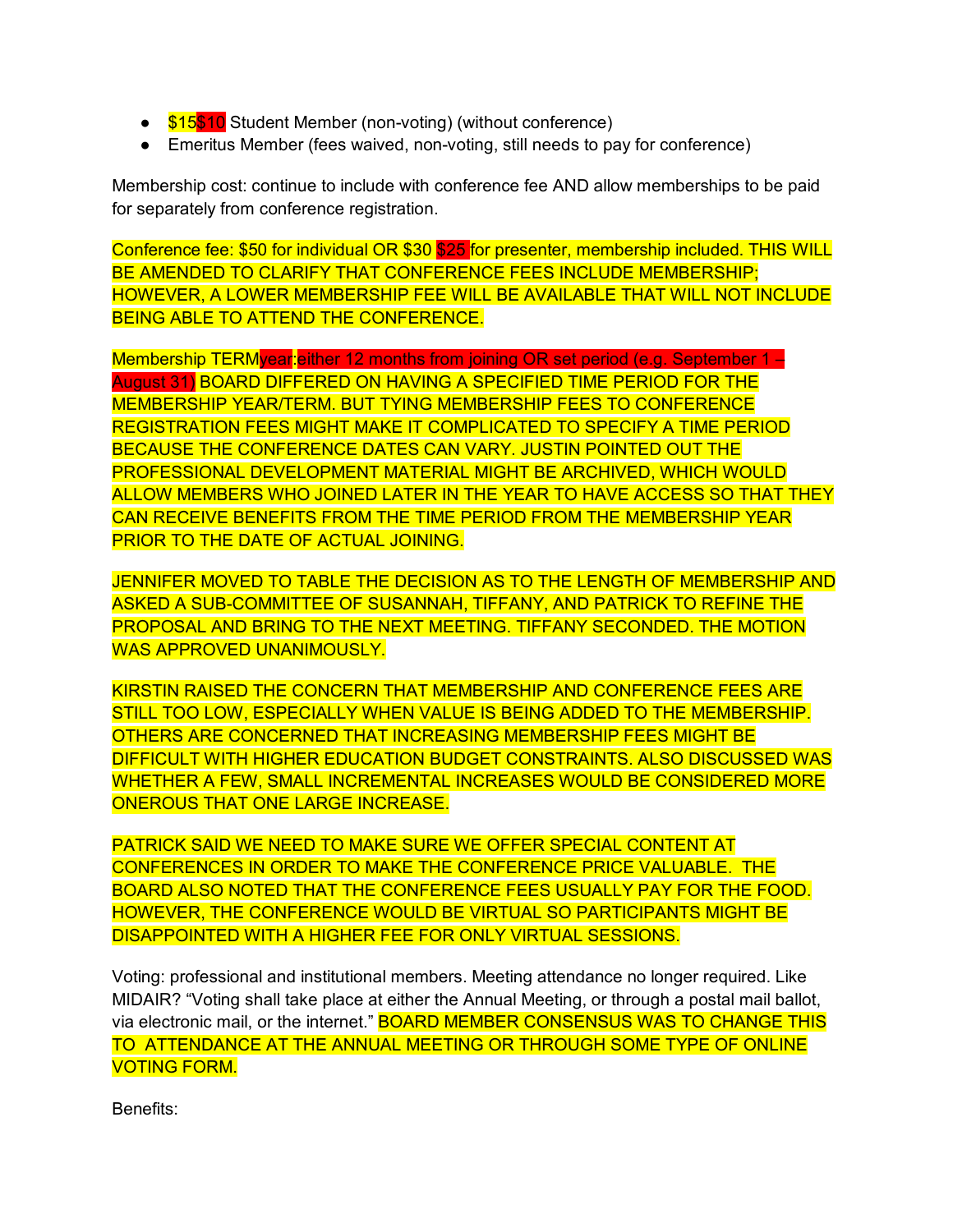- Member area of website with networking forum
- ABILITY TO POST APPROVED JOB ANNOUNCEMENTS Access to post to job boards
- Professional development opportunities
- PRIOR YEAR Virtual conferences and conference materials
- Membership directory
- Voting and holding positions on the board (only professional and institutional members)

#### END OF PROPOSAL

Patrick gave a report on the web site project. He recommended going to GoDaddy. He has added a forum page to the web site. The forum already includes sections for General Information and Job Postings. The forum could replace a list-serv email. He also gave an overview of many of the features that are now available on the web site, including the "Paid Member" role that allows access to all special features.

Related to the web site, Jennifer suggested a logo contest for the conference because our current logo is small and cannot be increased in size.

Hosting a virtual conference is possible on the new web site, but other options are available as well.

Justin Porterfield made a motion to move the web site to GoDaddy, and Julie Sawyer seconded the motion. The motion was approved unanimously.

Jennifer will send out a poll to schedule the next meeting.

Justin Porterfield moved to adjourn the meeting, and Patrick Kubier seconded the motion. The motion was approved unanimously.

BEGINNING OF MEMBERSHIP DOCUMENTS RELATED TO DISCUSSION OF MEMBERSHIP LEVELS:

Membership Comparisons

## **AIR**

Membership Types:

\$170 Professional (can vote/hold office)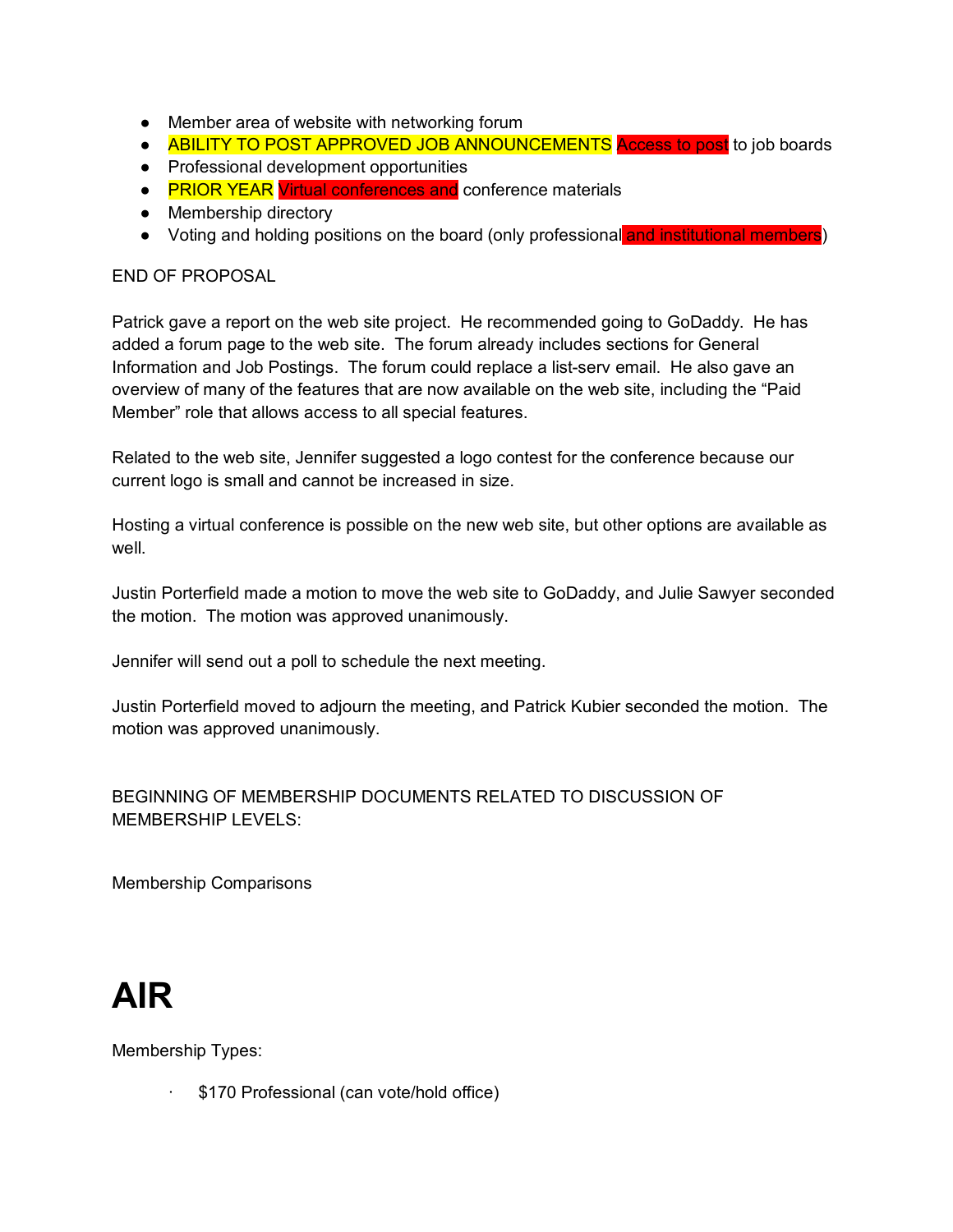- · \$50 Graduate Student
- · Honorary (fees waived)

Full 12 months, regardless of join date

Application to join

Benefits:

- · Leadership/ volunteering opportunities
- · Presentations and papers
- · Awards
- · Member directory
- · Scholarships
- · Webinars
- · Newsletter
- · Journal/course discounts

More info: <https://www.airweb.org/about-air/who-we-are/governance/constitution-and-bylaws>

## **SAIR**

Membership Types:

- · \$25 Regular (voting)
- · \$10 Student
- · Emeritus (fees waived)

Term is from first day of scheduled annual conference to day prior of the next

Application to join

Not sure of benefits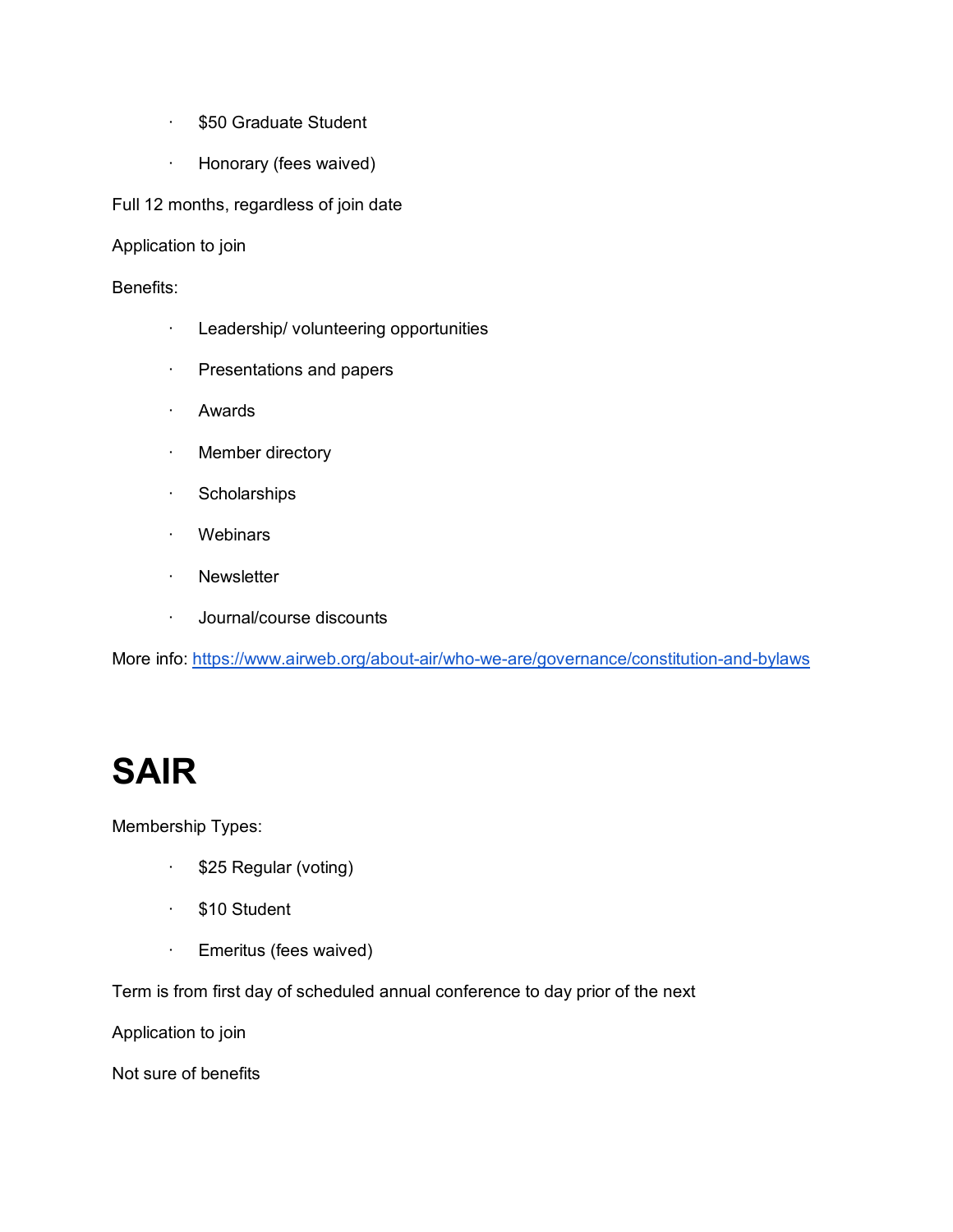More info: <http://sair.org/wp-content/uploads/2018/02/ByLaws-2017.pdf>

## **MIDAIR**

Membership Types:

- · \$10 Individuals (voting)
- · \$25 Institutions (up to 3 members) (voting)
- · \$5 Students
- · Honorary (fees waived)

Fees included in conference registration fee if attending conference

Membership year is from November 1st to October 31<sup>st</sup>

Voting members can vote on election of board members and changes to the constitution

"Voting shall take place at either the Annual Meeting, or through a postal mail ballot, via electronic mail, or the internet"

More info: <https://sites.google.com/view/midair/about-us/governance>

## **TAIR (Texas)**

Membership Types:

- · \$25 Conference attendee (included in registrations fees of \$275-\$375)
- · \$50 Members who don't attend conference
- · Professional (can vote/hold office)
- · Graduate Student (can vote)
- · Emeritus (fees waived)

#### Benefits: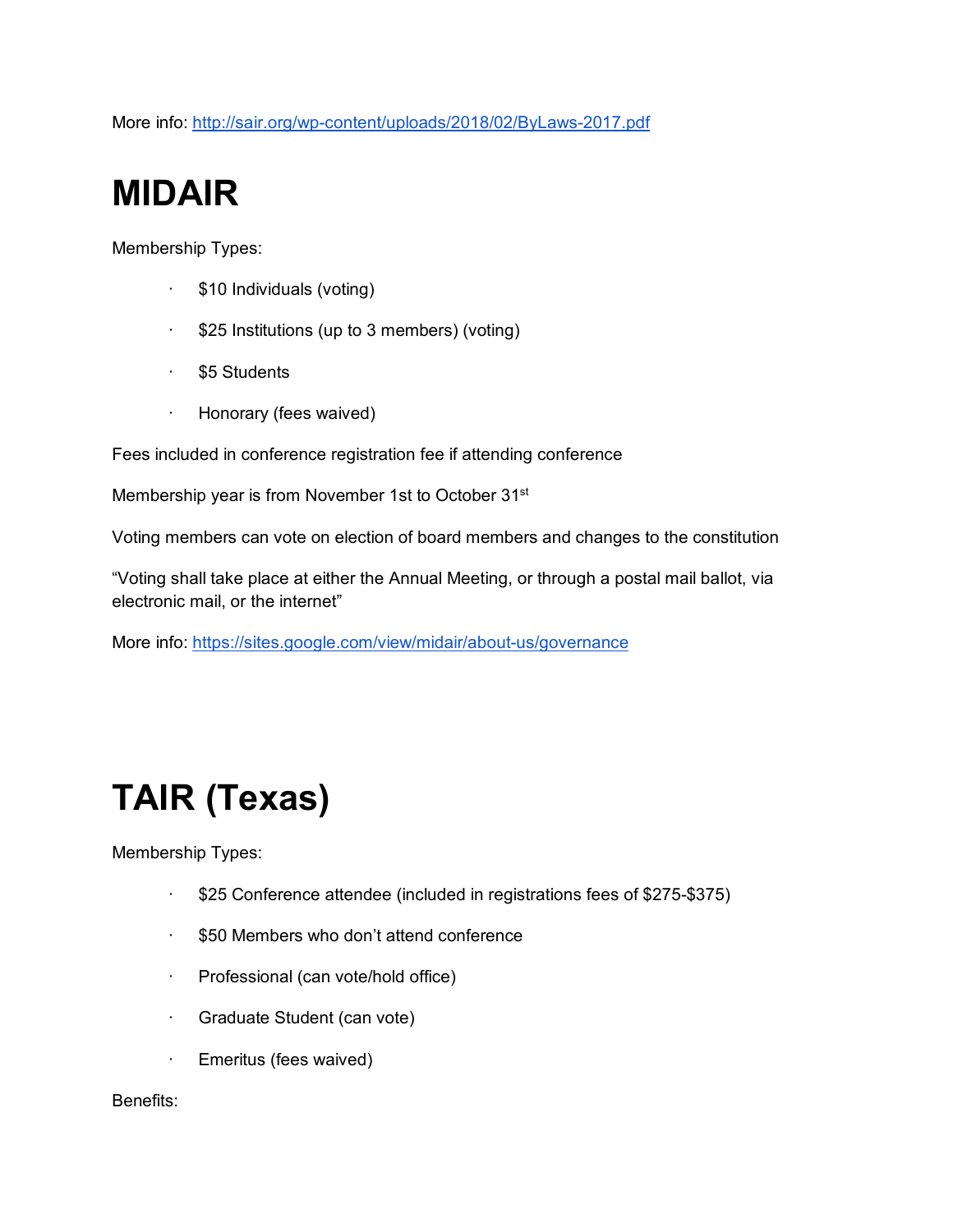- · Listserv
- **Conference**
- · Workshops and professional development

"Voting may take place at any time throughout the year by means of electronic ballot administered via the TAIR website or listserv or during the annual conference by means of a ballot approved by the TAIR Executive Committee. An absentee ballot shall be available on the TAIR website for members unable to vote in person during the annual conference. It shall be the responsibility of the Executive Committee to ensure the integrity of whatever voting processes are used."

"The annual TAIR conference marks the beginning of the membership year"

More info: [http://texas-air.org/assets/pdf/TAIR\\_Constitution\\_and\\_Bylaws\\_2016.pdf](http://texas-air.org/assets/pdf/TAIR_Constitution_and_Bylaws_2016.pdf)

### **AIRUM (Upper Midwest)**

Membership Types:

- \$50 Conference
- \$25 Membership

Benefits:

- Members only section of website
- Prior year conference materials
- · Event notifications

Membership year runs December 1 - November 30

"Membership in AIRUM is open to individuals dedicated to the purposes of the organization. A person's affiliation with or interest in institutional research will be self-determined. Voting members in AIRUM will consist of all individuals with active membership status."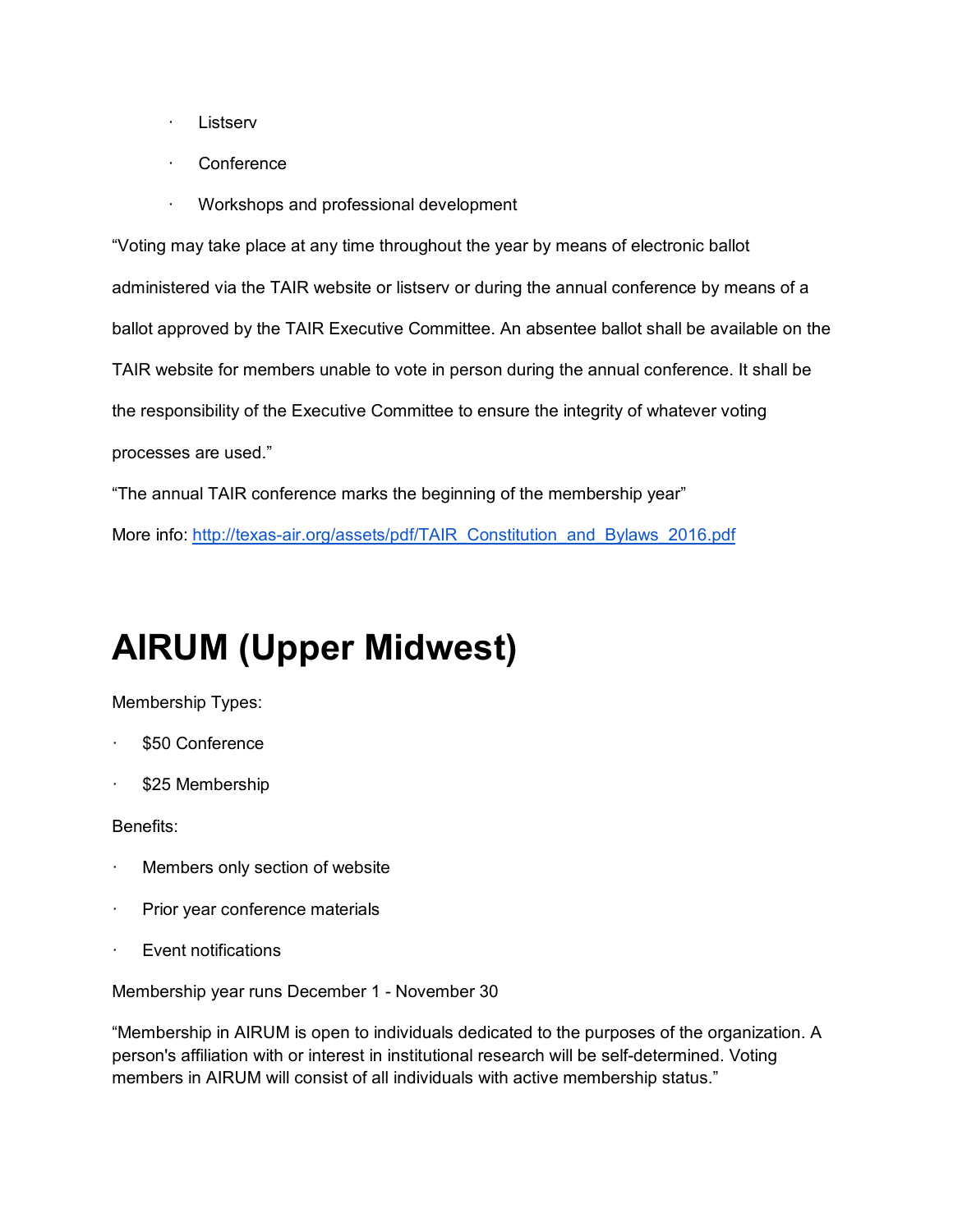More info: [https://www.airum.org/index.php?option=com\\_content&view=article&id=31:about](https://www.airum.org/index.php?option=com_content&view=article&id=31:about-airum&catid=20:site-content&Itemid=126)[airum&catid=20:site-content&Itemid=126](https://www.airum.org/index.php?option=com_content&view=article&id=31:about-airum&catid=20:site-content&Itemid=126)

# **CAIR (California)**

No members

More info: <https://cair.org/legal-documents/>

# **NEAIR (North East)**

Membership Types:

- \$85 Professional (vote)
- · \$30 Student (vote)
- · Emeritus (fees waived)
- · Corporate sponsor (fees waived)

· Non-member (can submit to job board, submit conference proposals, attend professional development webinars and workshops)

Benefits:

- **Listserv**
- · Resource database
- · Webinars and workshops
- · Awards (students not eligible)
- · Grants (emeriti not eligible)
- · Present at conference
- · Vote (emerita not eligible)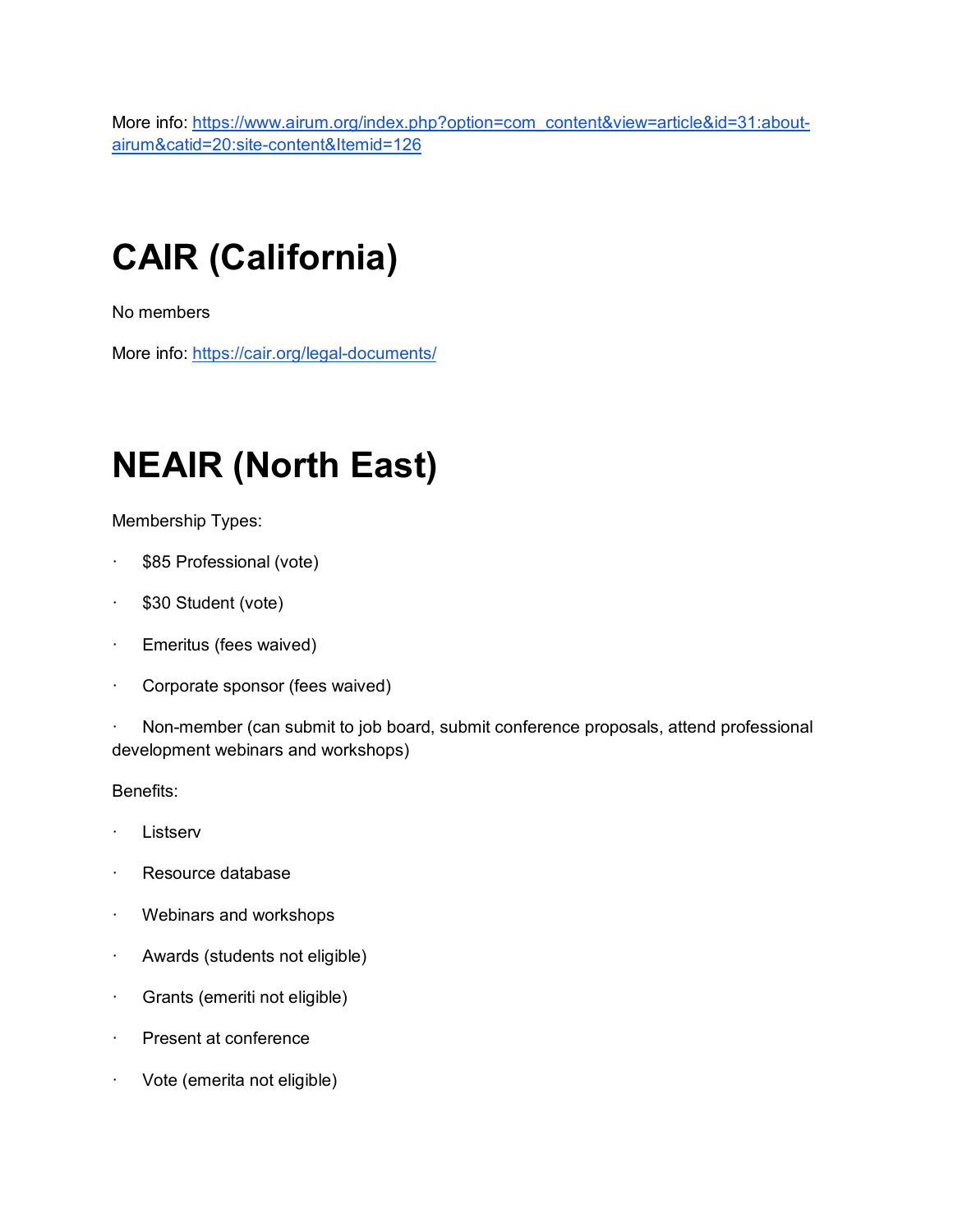"Membership runs from September 1 through August 31st. Join June 1st and get three FREE months of membership."

"The membership year shall be from Annual Conference to Annual Conference."

More info: <https://www.neair.org/constitution.php>

OK-AIR Proposed Membership Changes

## **Current Membership**

Membership types:

- Active (has attended a conference within the membership year)
- Inactive (has attended past conference but did not attend conference within the membership year)

Membership cost: membership included with conference fee (\$50 normally, \$25 for presenters)

Membership year: annual conference to annual conference

Voting: active members (those who attend a conference within the membership year) and happens at the current conference

Benefits:

· Access to listserv

### **Proposed**

Membership types:

- \$25 Professional Member
- · \$65 Institution (like MIDAIR, discounted for 3 memberships)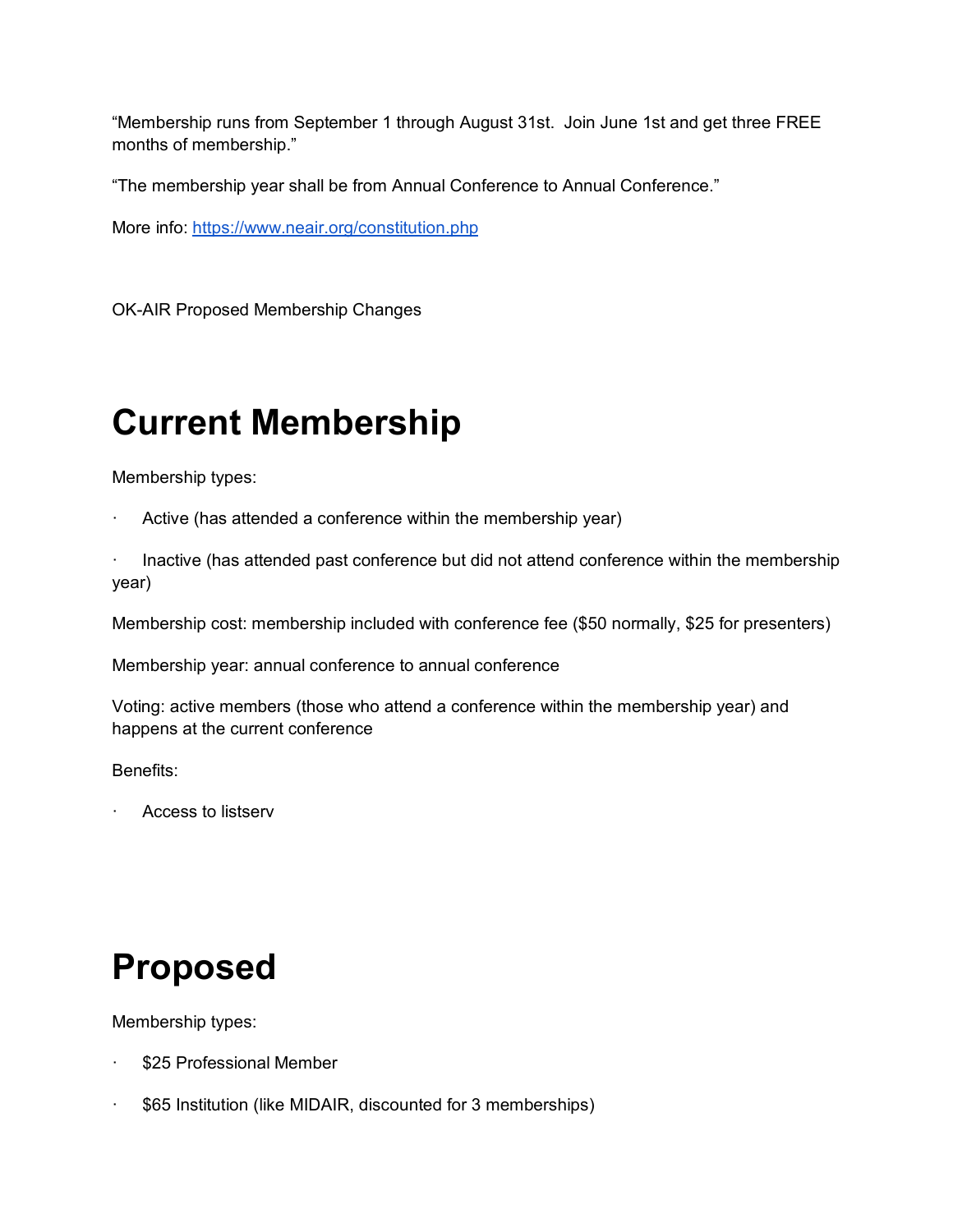- · \$10 Student Member (non-voting)
- Emeritus Member (fees waived, non-voting)

Membership cost: continue to include with conference fee AND allow memberships to be paid for separate from conference registration.

Conference fee: \$50 for individual OR \$25 for presenter, membership included.

Membership year: either 12 months from joining OR set period (e.g. September 1 – August 31)

Voting: professional and institutional members. Meeting attendance no longer required. Like MIDAIR? "Voting shall take place at either the Annual Meeting, or through a postal mail ballot, via electronic mail, or the internet."

#### Benefits:

- Member area of website with networking forum
- · Access to post to job boards
- · Professional development opportunities
- · Virtual conferences and conference materials
- · Membership directory
- · Voting and holding positions on the board (only professional and institutional members)

Default Report OK-AIR Membership Survey February 26, 2021 8:20 AM MST Q1 - Are you a current or past member of OK-AIR? (If you attended the conference in March 2020, you are a current member) Current member Past member **Neither** Not sure 0 2 4 6 8 10 12 14 16 18 20 22 24 # Field Minimum Maximum Mean Std **Deviation** Variance Count 1 Are you a current or past member of OK-AIR? (If you attended the conference in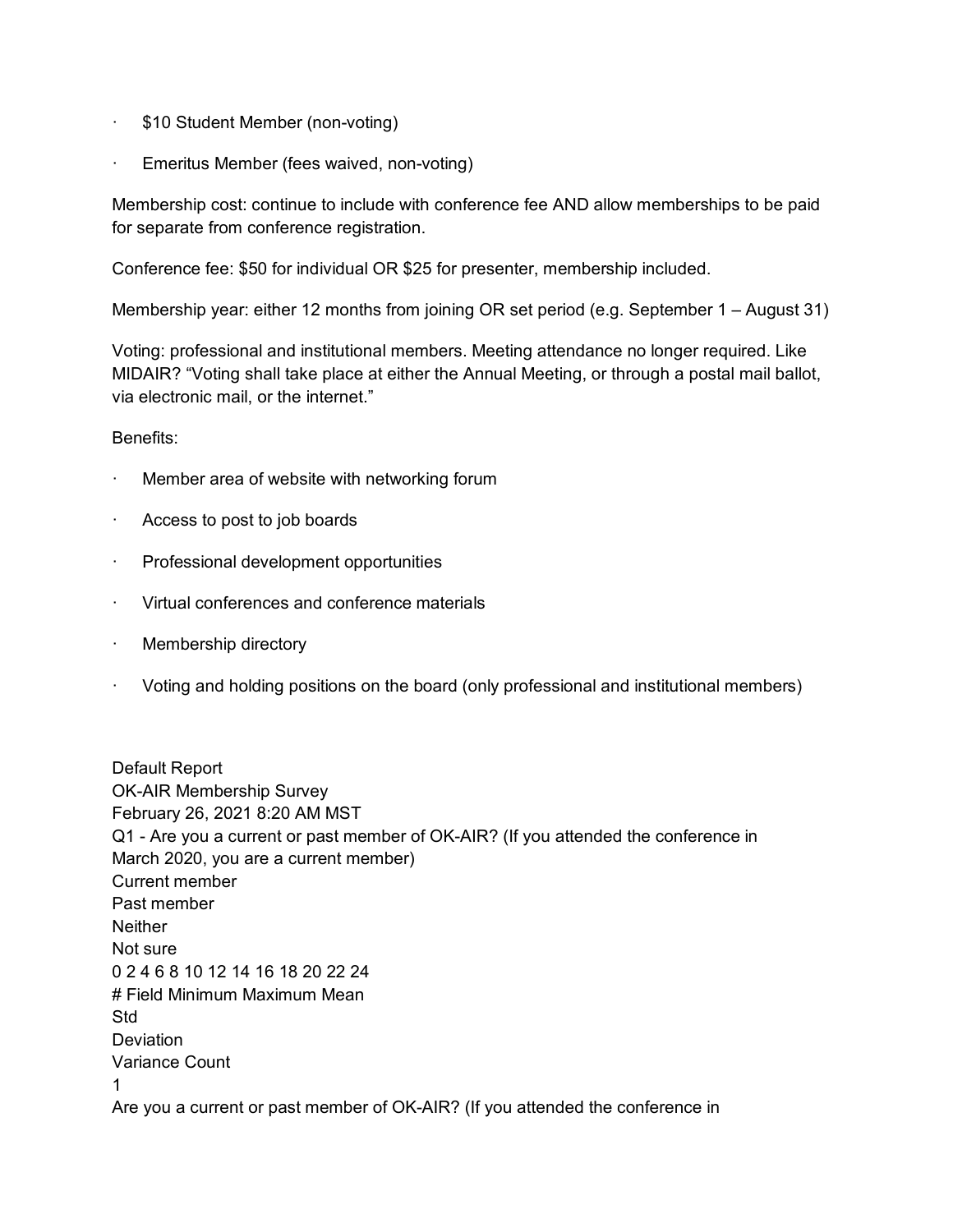March 2020, you are a current member) 1 4 1 1 1 28 Showing rows 1 - 5 of 5 # Field **Choice Count** 1 Current member 79% 22 2 Past member 14% 4 3 Neither 4% 1 4 Not sure 4% 1 28 Q2 - Choose the status below that best fits you: I consider myself an active OK-AIR member, e.g. attended an OK-AIR conference in the past two years, participate in listserv, etc. I am a member but have not been very active in OK-AIR. I'm new to OK-AIR. 0 2 4 6 8 10 12 14 # Field Minimum Maximum Mean Std Deviation Variance Count 1 Choose the status below that best fits you: 1 3 2 1 1 22 Showing rows 1 - 4 of 4 # Field **Choice Count** 1 I consider myself an active OK-AIR member, e.g. attended an OK-AIR conference in the past two years, participate in listserv, etc. 59% 13 2 I am a member but have not been very active in OK-AIR. 27% 6 3 I'm new to OK-AIR. 14% 3 22 (If Current Member is selected in Q1) Q19 - Choose the status below that best fits you: I used to be active in OK-AIR, but have not really participated in a while. I was never very active in OK-AIR, even when I was a member.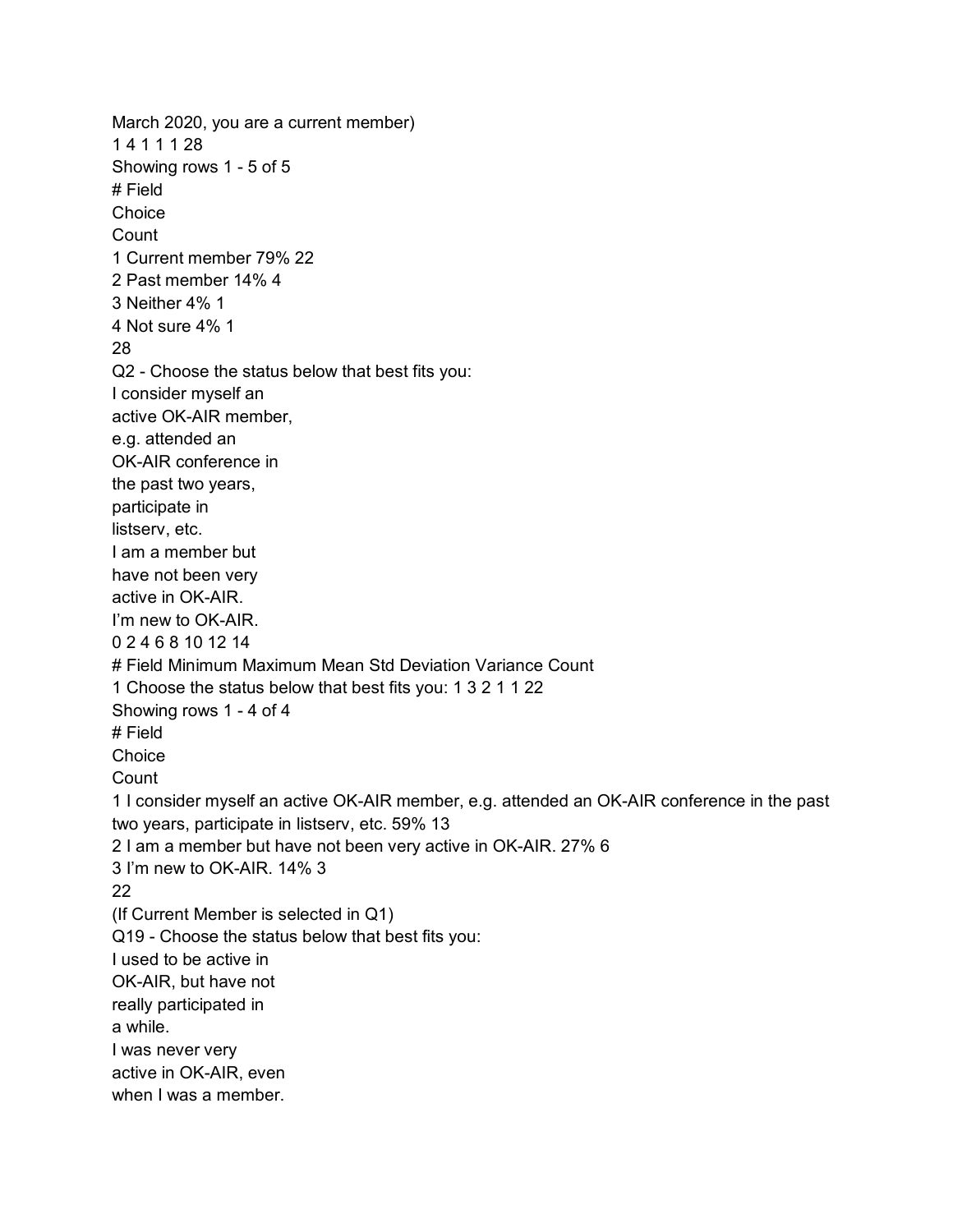0 0.2 0.4 0.6 0.8 1 1.2 1.4 1.6 1.8 2 2.2

# Field Minimum Maximum Mean Std Deviation Variance Count

1 Choose the status below that best fits you: 1 2 2 1 0 4

Showing rows 1 - 3 of 3

# Field

Choice

**Count** 

1 I used to be active in OK-AIR, but have not really participated in a while. 50% 2

2 I was never very active in OK-AIR, even when I was a member. 50% 2

4

(If Past Member is selected in Q1)

Q16 - What, if anything, has limited your ability to participate in OK-AIR?

What, if anything, has limited your ability to participate in OK-AIR?

Just attended conferences.

Getting time away from work during IPEDS Reporting time in the fall. I typically will attend a Spring conference I've just been bogged down at my

new institution so my involvement with OK-AIR has lapsed.

Time. What is the best use of my time is always the factor.

Other commitments.

My schedule did not allow me to attend the conference in March. It was the same day as our Board of Trustee meetings.

Our HLC visit was the week following the OKAIR Spring conference so I had to stay here to make sure everything was ready.

Funding

Time, dates of meetings

(If Neither or Not Sure is selected in Q1)

Q3 - Do you find it valuable to be a member of OK-AIR? Why or why not?

Do you find it valuable to be a member of OK-AIR? Why or why not?

I enjoy the list serve information and the conference, which was the first that I attended.

Good for networking and getting new and updated ideas.

Sometimes. Other than the conference, I'm not sure how to be involved.

Yes, the conferences were very informative.

Yes, it's an opportunity to connect with other IR professionals and stay up-to-date in the field. Yes! I get all kinds of great information from the conference session and even more from the networking done at the conference and through the

listserv.

Yes. I enjoy meeting people in my my profession.

Not really. I went to the 2018 conference and it seemed cliche-ish. There was some valuable information, but most of the conference was oriented to

the public research institutions and I work at a private non-profit.

Belonging to your state organization is important for an IR professional. I appreciate the chance to exchange ideas and information with peers facing

similar state-level reporting requirements.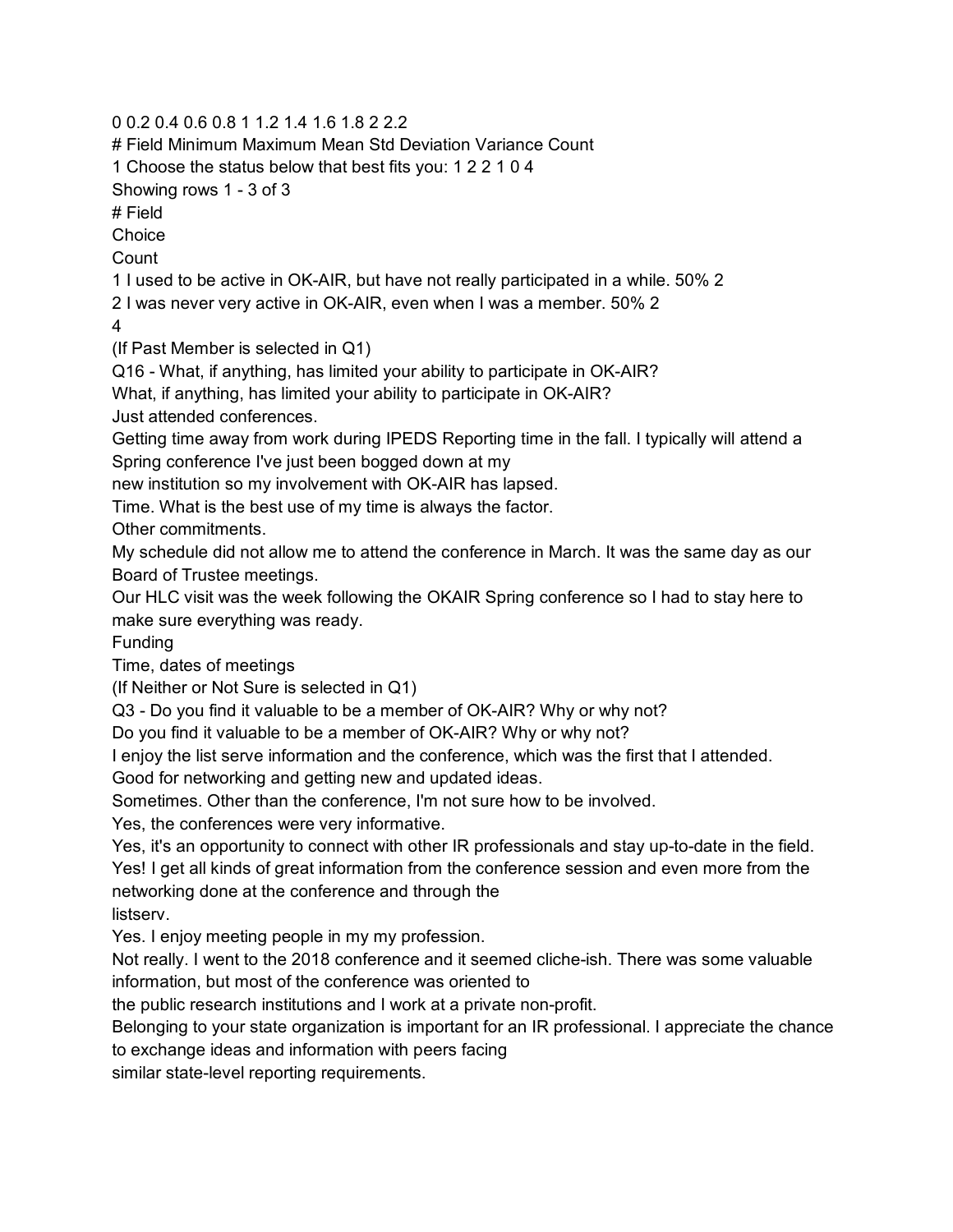Yes; I find it valuable to learn how other institutions are doing their jobs, and learning new techniques and skills. The listserv is very valuable in exchanging ideas. The conferences have also been valuable to get ideas and learn new techniques for data analysis. Yes, I like to keep up with local trends and issues, and I enjoy knowing my colleagues. Yes, I really appreciate interacting with the IR folks and hearing input from them. Yes. The OKAIR listserv is a good way to share information and ask questions. The meetings are usually filled with helpful tips and ideas. Yes. Having connections to others in the field, is extremely valuable. Yes, good to network with other IR professionals and hear from the OSRHE Yes. Primarily for the opportunity to connect with others addressing similar challenges. Yes, sometimes (If Current Member or Past Member is selected in Q1) Q4 - Do you think OK-AIR should have a membership option for those who cannot attend the annual conference? Yes No 0 2 4 6 8 10 12 14 16 18 20 22 24 26 # Field Minimum Maximum Mean Std **Deviation** Variance Count 1 Do you think OK-AIR should have a membership option for those who cannot attend the annual conference? 1 2 1 0 0 28 Showing rows 1 - 3 of 3 # Field **Choice Count** 1 Yes 89% 25 2 No 11% 3 28 Q17 - You answered "No" to the previous question. Why do you think OK-AIR membership should be restricted to those who can attend the annual conference? You answered "No" to the previous question. Why do you think OK-AIR members... I guess it would depend on the purpose and benefits. Q5 - We are considering options for additional membership benefits. Which of the following would encourage you to sign up for an OK-AIR membership, even if you could not attend a conference? Access to download conference presentation materials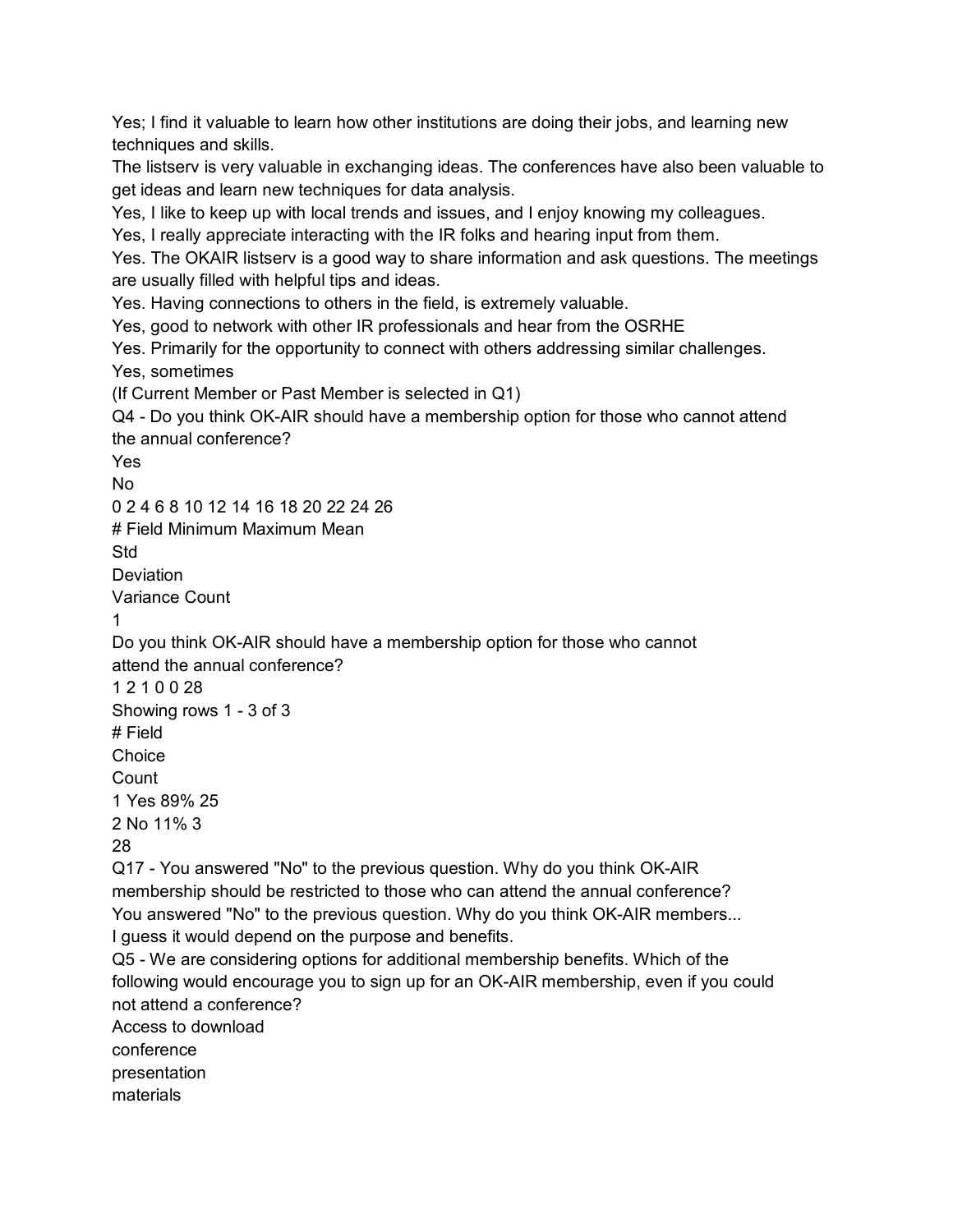Training and professional development opportunities (in addition to the annual conference) Forum to communicate with other OK-AIR members Networking opportunities (in addition to the annual conference) Access to a member directory Ability to post open positions on an OK-AIR job board Leadership opportunities on the OK-AIR board Awards and honors Discounts on relevant scholarly journals 0 2 4 6 8 10 12 14 16 18 20 22 24 # Field **Choice Count** 3 Access to download conference presentation materials 19% 23 4 Training and professional development opportunities (in addition to the annual conference) 18% 22 1 Forum to communicate with other OK-AIR members 17% 21 5 Networking opportunities (in addition to the annual conference) 13% 16 2 Access to a member directory 12% 15 Showing rows 1 - 10 of 10 # Field **Choice** Count 8 Ability to post open positions on an OK-AIR job board 9% 11 9 Leadership opportunities on the OK-AIR board 5% 6 6 Awards and honors 4% 5 7 Discounts on relevant scholarly journals 4% 5 124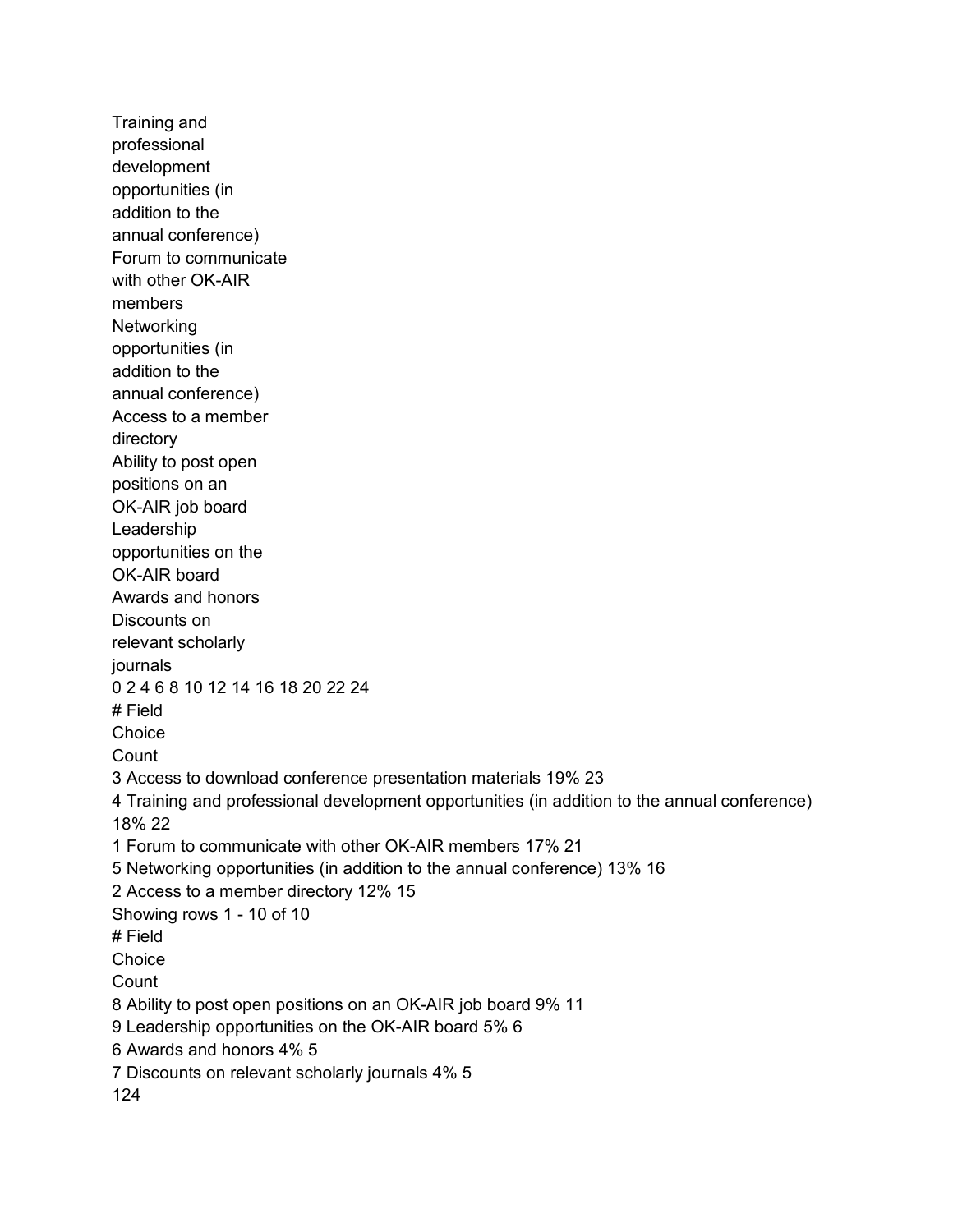Q9 - Are there any membership benefits not listed above that would encourage you to maintain or obtain a membership in OK-AIR? Are there any membership benefits not listed above that would encourage you... No No I really like the training and professional development opportunities. Some training is at a set cost and if there are several that want the training, we could split the cost. Q6 - What type of format would you prefer for the annual conferences? Option for both Virtual conference In-person conference **Neither** 0 2 4 6 8 10 12 14 16 18 # Field Minimum Maximum Mean Std Deviation Variance Count 1 What type of format would you prefer for the annual conferences? 1 4 3 1 1 28 Showing rows 1 - 5 of 5 # Field **Choice Count** 3 Option for both 64% 18 2 Virtual conference 14% 4 1 In-person conference 11% 3 4 Neither 11% 3 28 Q7 - Do you prefer the option for virtual conferences to continue beyond the pandemic? Yes No 0 2 4 6 8 10 12 14 16 18 # Field Minimum Maximum Mean Std **Deviation** Variance Count 1 Do you prefer the option for virtual conferences to continue beyond the pandemic? 1 2 1 0 0 22 Showing rows 1 - 3 of 3 # Field Choice **Count** 1 Yes 82% 18 2 No 18% 4 22